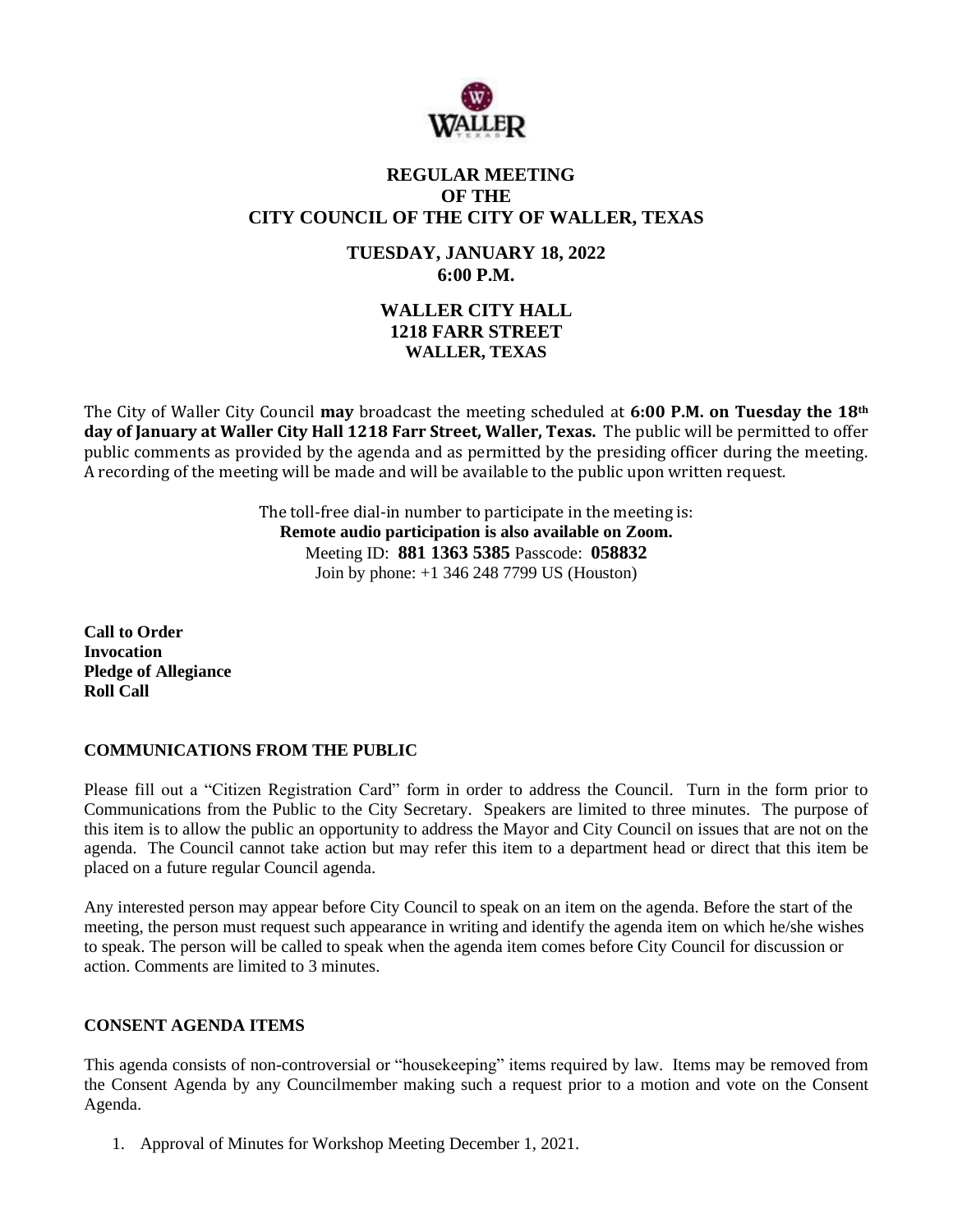- 2. Approval of Minutes for Special Meeting December 13, 2021.
- 3. Approval of Minutes for Regular Meeting December 20, 2021.
- 4. Approval of Quarterly Investment Report as of December 31, 2021.

## **REGULAR AGENDA ITEMS**

- 5. Discussion and possible action approve **Ordinance No. 583,** of the City of Waller, providing for the holding of a General Election on May 7, 2022, for the purpose of electing a Mayor and two (2) at-large councilmembers; designing the entire City as one election precinct; and approving contracting with Waller County for a Joint Election
- 6. Discussion and possible action regarding **Resolution No. 2022-01**, approving the execution of a contract between the Waller I.S.D. and City of Waller to conduct the early voting and election day and to accept the appointment of election judge(s).
- 7. Discussion and possible action on **Resolution No. 2022-02**, approving the execution of a contract with Waller County Elections Administrator for a Joint Election relating to the May 7, 2022, Election.
- 8. Discussion and possible action to approve the purchase of a portable walk-through metal detector for the Council Room/Court area.
- 9. Discussion and possible action regarding **Ordinance No. 584**, amending the City of Waller Ordinance relating to off premise signs in scenic corridors within the City and the City's extraterritorial jurisdiction providing a penalty of an amount not to exceed \$ 2,000.00 for each day of violation of any provision hereof, providing for severability.
- 10. Discussion and possible action to approve Finishing Solutions to install a nine foot by nineteen foot and six inches, thirty foot in height, full color, double-face outdoor LED display billboard sign located at Mayer Waller Road and Penick Rd.
- 11. Discussion and possible action Finishing Solutions Store Front replat on Main Street.
- 12. Discussion and possible action regarding the use of the American Rescue Plan (ARP) funds.
- 13. Discussion and possible action to approve City Plaza restroom plans and proceed with public bidding for construction of restrooms.
- 14. Discussion and possible action on the Waller EDC Board's recommendation to reappoint Chuck Scianna and Elizabeth Dominguez to new three-year terms on the board for the years 2022-2024.

## **MAYOR-COUNCIL REPORTS**

## **STAFF REPORTS**

- a. Cynthia Ward, City Secretary
- b. Gene Schmidt, Public Works Director
- c. William Llewellyn, Chief of Police
- d. John Isom, WEDC Director
- e. Travis Sellers, City Engineer

## **ELECTED OFFICIAL REPORTS**